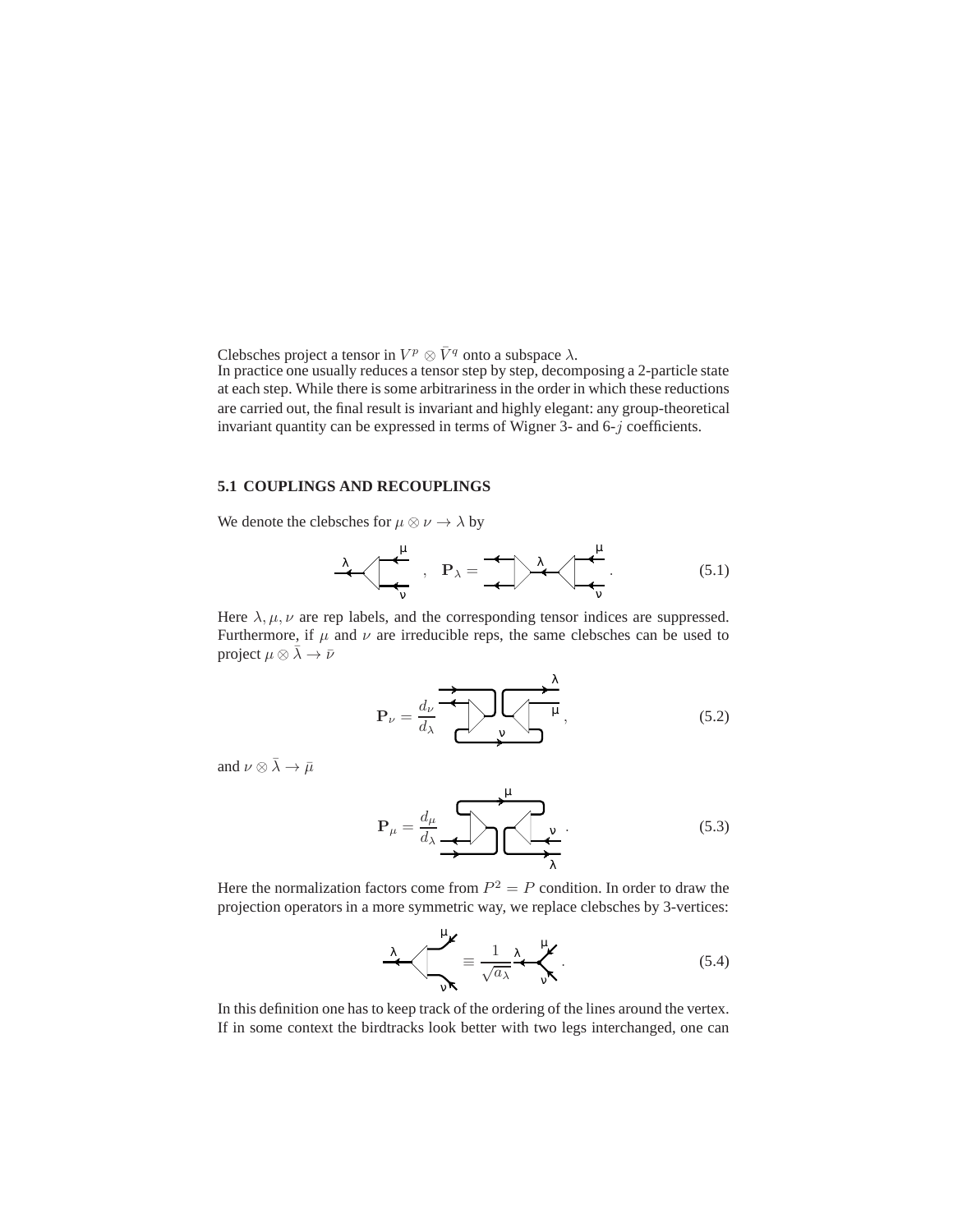use Yutsis's notation [359]:

$$
\lambda = \frac{\lambda}{\sqrt{N}} \equiv \frac{\lambda}{N} \sum_{\nu=1}^{N} .
$$
 (5.5)

While all sensible clebsches are normalized by the orthonormality relation (4.19), in practice no two authors ever use the same normalization for 3-vertices (in other guises known as 3-j coefficients, Gell-Mann  $\lambda$  matrices, Cartan roots, Dirac  $\gamma$ matrices, *etc.*). For this reason we shall usually not fix the normalization

$$
\lambda \cdot \bigodot_{\mathbf{v}}^{\mathbf{\mu}} \mathbf{c} = a_{\lambda} \frac{\lambda}{\lambda} \cdot \mathbf{c}, \quad a_{\lambda} = \frac{\overline{\bigodot}_{\mathbf{v}}^{\mathbf{\mu}}}{d_{\lambda}}, \tag{5.6}
$$

leaving the reader the option of substituting his or her favorite choice (such as  $a = \frac{1}{2}$ ) if the 3-vertex stands for Gell-Mann  $\frac{1}{2}\lambda_i$ , *etc*.).

To streamline the discussion, we shall drop the arrows and most of the rep labels in the remainder of this chapter — they can always easily be reinstated.

The above three projection operators now take a more symmetric form:

$$
\mathbf{P}_{\lambda} = \frac{1}{a_{\lambda}} \sum_{\mathbf{v}} \mathbf{v}
$$
\n
$$
\mathbf{P}_{\mu} = \frac{1}{a_{\mu}} \sum_{\mathbf{v}} \mathbf{v}
$$
\n
$$
\mathbf{P}_{\nu} = \frac{1}{a_{\nu}} \sum_{\mathbf{v}} \mathbf{v}
$$
\n(5.7)

In terms of 3-vertices, the completeness relation (4.20) is

$$
\frac{\mu}{\sqrt{v}} = \sum_{\lambda} \frac{d_{\lambda}}{v} \frac{\lambda}{\lambda} \left\langle \frac{\mu}{v} \right\rangle. \tag{5.8}
$$

Any tensor can be decomposed by successive applications of the completeness relation:

$$
\frac{1}{\sqrt{\sum_{\lambda} \frac{1}{a_{\lambda}} \sum_{\mu} \lambda_{\mu}}} = \sum_{\lambda} \frac{1}{a_{\lambda}} \frac{1}{a_{\lambda}} \frac{1}{a_{\mu}} \frac{1}{a_{\mu}} \frac{1}{a_{\mu}} \frac{1}{a_{\mu}} \frac{1}{a_{\mu}} \frac{1}{a_{\mu}} \frac{1}{a_{\mu}} \frac{1}{a_{\mu}} \frac{1}{a_{\mu}} \frac{1}{a_{\mu}} \frac{1}{a_{\mu}} \frac{1}{a_{\mu}} \frac{1}{a_{\mu}} \frac{1}{a_{\mu}} \frac{1}{a_{\mu}} \frac{1}{a_{\mu}} \frac{1}{a_{\mu}} \frac{1}{a_{\mu}} \frac{1}{a_{\mu}} \frac{1}{a_{\mu}} \frac{1}{a_{\mu}} \frac{1}{a_{\mu}} \frac{1}{a_{\mu}} \frac{1}{a_{\mu}} \frac{1}{a_{\mu}} \frac{1}{a_{\mu}} \frac{1}{a_{\mu}} \frac{1}{a_{\mu}} \frac{1}{a_{\mu}} \frac{1}{a_{\mu}} \frac{1}{a_{\mu}} \frac{1}{a_{\mu}} \frac{1}{a_{\mu}} \frac{1}{a_{\mu}} \frac{1}{a_{\mu}} \frac{1}{a_{\mu}} \frac{1}{a_{\mu}} \frac{1}{a_{\mu}} \frac{1}{a_{\mu}} \frac{1}{a_{\mu}} \frac{1}{a_{\mu}} \frac{1}{a_{\mu}} \frac{1}{a_{\mu}} \frac{1}{a_{\mu}} \frac{1}{a_{\mu}} \frac{1}{a_{\mu}} \frac{1}{a_{\mu}} \frac{1}{a_{\mu}} \frac{1}{a_{\mu}} \frac{1}{a_{\mu}} \frac{1}{a_{\mu}} \frac{1}{a_{\mu}} \frac{1}{a_{\mu}} \frac{1}{a_{\mu}} \frac{1}{a_{\mu}} \frac{1}{a_{\mu}} \frac{1}{a_{\mu}} \frac{1}{a_{\mu}} \frac{1}{a_{\mu}} \frac{1}{a_{\mu}} \frac{1}{a_{\mu}} \frac{1}{a_{\mu}} \frac{1}{a_{\mu}} \frac{1}{a_{\mu}} \frac{1}{a_{\mu}} \frac{1}{a_{\mu}} \frac{1}{a_{\mu}} \frac{1}{a_{\mu}} \frac{1}{a_{\mu}} \frac{1}{a_{\
$$

Hence, if we know clebsches for  $\lambda \otimes \mu \to \nu$ , we can also construct clebsches for  $\lambda \otimes \mu \otimes \nu \otimes \ldots \to \rho$ . However, there is no unique way of building up the clebsches; the above state can equally well be reduced by a different coupling scheme

$$
\sum_{\lambda,\mu,\nu} = \sum_{\lambda,\mu,\nu} \frac{1}{a_{\lambda}} \frac{1}{a_{\mu}} \frac{1}{a_{\nu}} \sum_{\mu}^{\lambda} \sum_{\mu} (5.10)
$$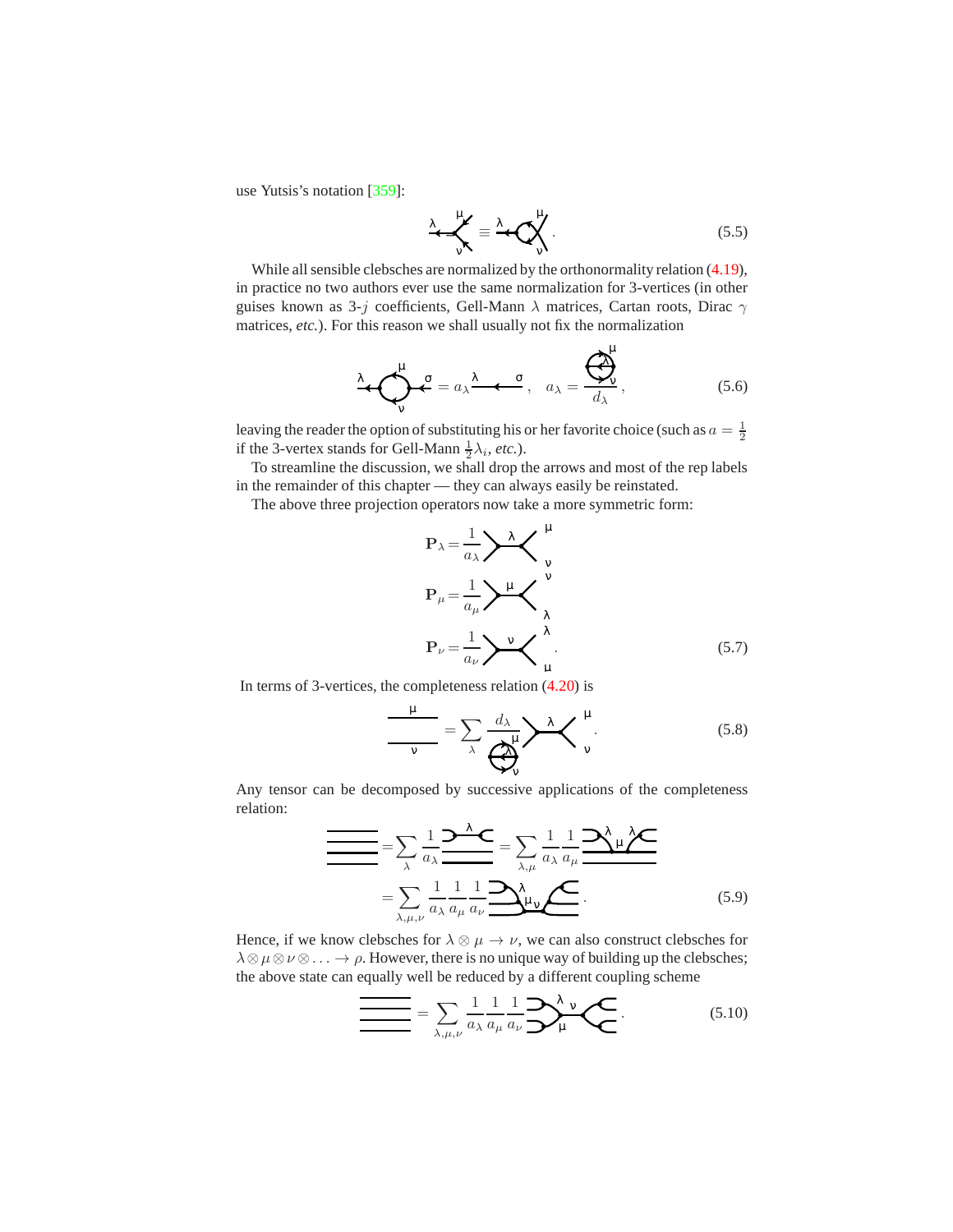Consider now a process in which a particle in the rep  $\mu$  interacts with a particle in the rep  $\nu$  by exchanging a particle in the rep  $\omega$ :

$$
\sigma \frac{\omega}{\rho} \frac{\mu}{\sqrt{1-\rho}}.
$$
\n(5.11)

The final particles are in reps  $\rho$  and  $\sigma$ . To evaluate the contribution of this exchange to the spectroscopic levels of the  $\mu$ - $\nu$  particles system, we insert the Clebsch-Gordan series (5.8) twice, and eliminate one of the sums by the orthonormality relation (5.6):

$$
\sigma \frac{\sigma}{\rho} = \frac{\sigma}{\rho} \frac{\mu}{\rho} = \sum_{\lambda} \frac{d_{\lambda}}{\rho} \frac{d_{\lambda}}{\rho} \frac{d_{\lambda}}{\rho} \rho \sum_{\rho} \lambda \frac{\sigma}{\rho} \sqrt{\frac{\mu}{\rho}} \lambda \sqrt{\frac{\mu}{\rho}}.
$$
 (5.12)

By assumption  $\lambda$  is an irrep, so we have a recoupling relation between the exchanges in "s" and "t channels":

$$
\sigma \left( \mu \right)_{\rho} = \sum_{\lambda} d_{\lambda} \frac{\sigma \left( \mu \right)_{\lambda}}{\sigma \left( \mu \right)} \sigma \left( \mu \right)_{\nu}
$$
(5.13)

We shall refer to  $\Theta$  as 3-j coefficients and  $\Theta$  as 6-j coefficients, and commit ourselves to no particular normalization convention.

In atomic physics it is customary to absorb  $\ominus$  into the 3-vertex and define a 3-j symbol [238, 287, 347]

$$
\left(\begin{array}{cc} \lambda & \mu & \nu \\ \alpha & \beta & \gamma \end{array}\right) = (-1)^{\omega} \frac{1}{\sqrt{\frac{\mu}{\chi \nu}}} \lambda \frac{\nu}{\mu}.
$$
 (5.14)

Here  $\alpha = 1, 2, \ldots, d_\lambda$ , *etc.*, are indices,  $\lambda, \mu, \nu$  rep labels and  $\omega$  the phase convention. Fixing a phase convention is a waste of time, as the phases cancel in summedover quantities. All the ugly square roots, one remembers from quantum mechanics, come from sticking  $\sqrt{\bigoplus}$  into 3-j symbols. Wigner [347] 6-j *symbols* are related to our 6-j *coefficients* by

$$
\left\{\begin{array}{cc} \lambda & \mu & \nu \\ \omega & \rho & \sigma \end{array}\right\} = \frac{(-1)^{\omega}}{\sqrt{\frac{\omega}{\lambda} \sum_{p}^{\omega} \frac{\omega}{\omega} \sum_{p}^{\omega} \frac{\omega}{\omega}}}
$$
(5.15)

The name  $3n-j$  symbol comes from atomic physics, where a recoupling involves 3n angular momenta  $j_1, j_2, \ldots, j_{3n}$  (see section 14.2).

Most of the textbook symmetries of and relations between 6-j symbols are obvious from looking at the corresponding diagrams; others follow quickly from completeness relations.

If we know the necessary  $6-j$ 's, we can compute the level splittings due to single particle exchanges. In the next section we shall show that a far stronger claim can be made: given the 3- and 6-j coefficients, we can compute *all* multiparticle matrix elements.